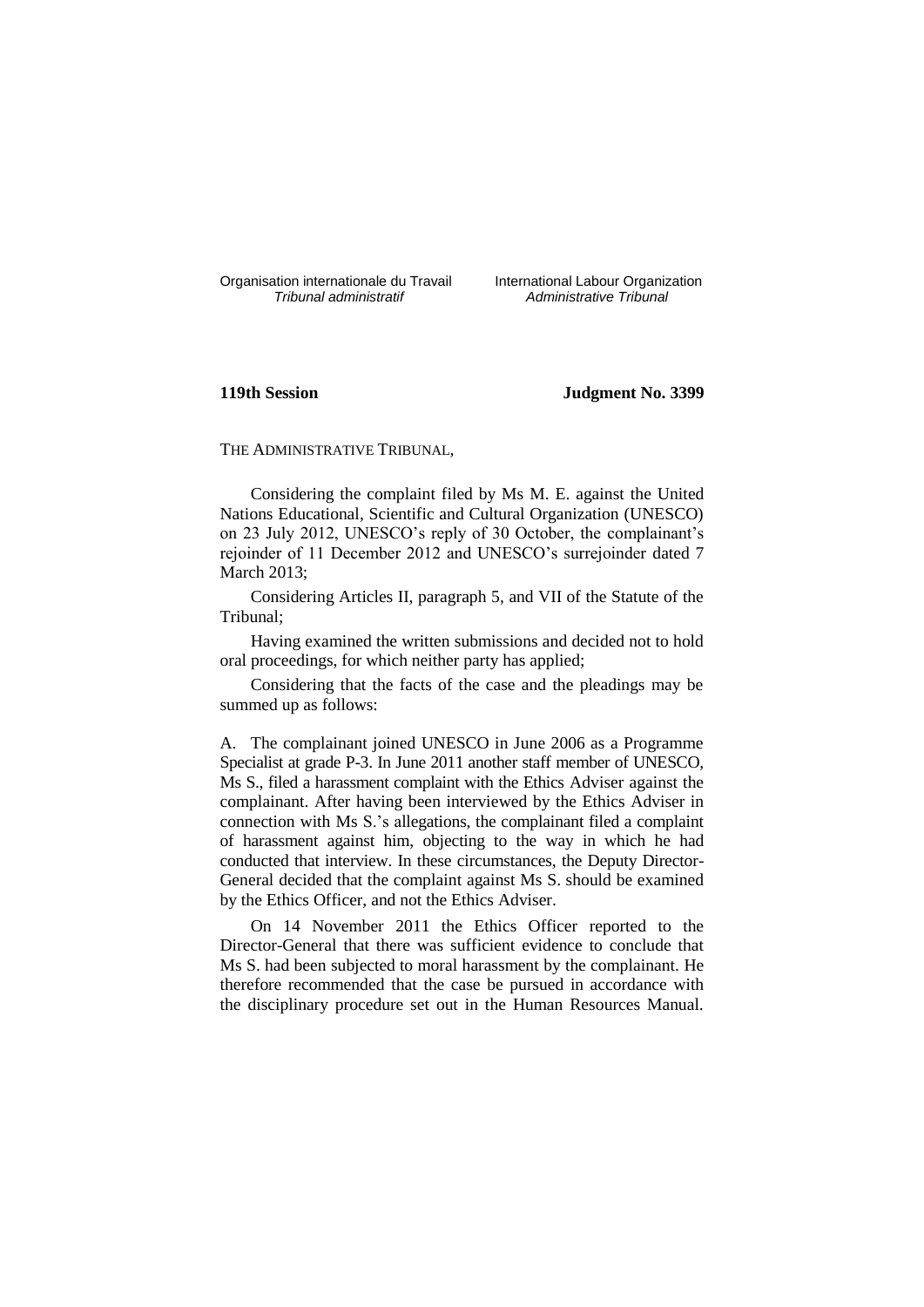The Director-General endorsed that recommendation the following day, and the complainant was invited on 12 December to reply to the charges made against her. By a memorandum of 23 February 2012 she was informed of the Director-General's decision to impose on her a written censure.

In the meantime, in January 2012 the complainant filed a harassment complaint with the Director-General against the Ethics Officer alleging that he had behaved unethically while investigating the harassment complaint filed by Ms S. The complaint was referred to the Internal Oversight Service (IOS) for investigation. On 2 February IOS submitted its report in which the investigator concluded that there had been no misconduct on the part of the Ethics Officer. By a memorandum of 25 April 2012 the complainant was informed that, based on the IOS report, the Director-General found no prima facie evidence of harassment on the part of the Ethics Officer warranting further investigation and therefore had decided to close the case.

On 14 June 2012 the complainant wrote to the Office of the Director-General indicating that she disagreed with the decisions of 23 February and 25 April and wished to file a complaint directly with the Tribunal. She added that, if she received no reply from him by 28 June, she would proceed to the Tribunal. Four days later the complainant was informed that she should comply with applicable internal procedure and that the first step was to file a protest with the Director-General. On 18 June the complainant wrote directly to the Director-General reiterating her request for a waiver of the internal appeal procedure and, on 21 June, she filed a protest asking the Director-General to review the IOS investigation report. Having received no reply from her she filed her complaint with the Tribunal on 23 July 2012. She indicates on the complaint form that she is impugning the decision of 25 April 2012.

B. The complainant submits that the Director-General did not reply to her message of 18 June or to her protest of 21 June. Her silence should be construed as an authorisation to appeal directly to the Tribunal. She filed her complaint directly with the Tribunal against the decision of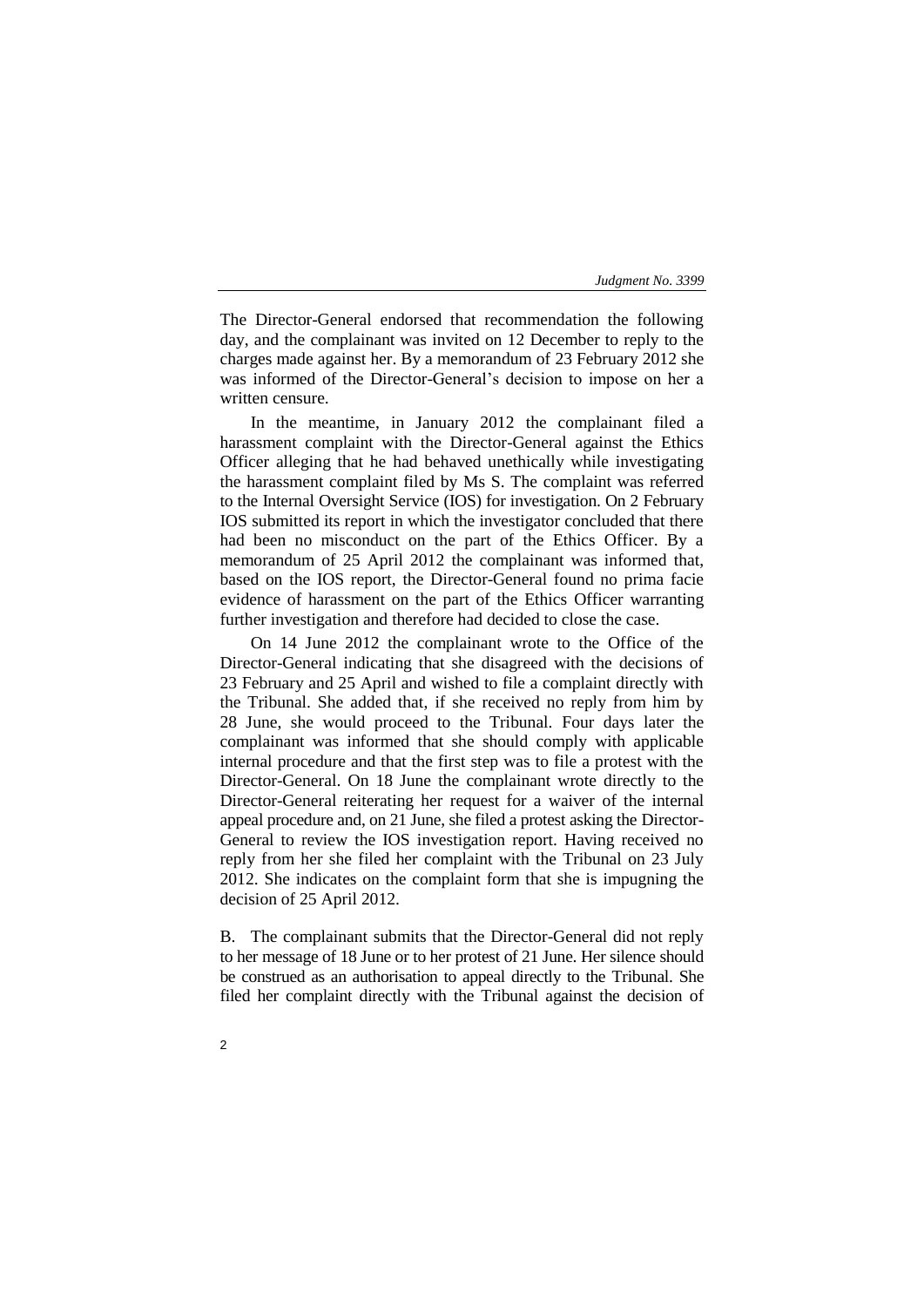25 April 2012, in order to comply with the requirement to file a complaint within 90 days from the notification of the contested decision. She adds that she received the letter of 23 February 2012 imposing the written censure only on 10 April 2012.

On the merits, she submits that the Ethics Officer investigated the harassment complaint filed against her despite the fact that no rule provided for that possibility; it was the responsibility of the Ethics Adviser to do so. She also alleges that she was denied due process and that she suffered unequal treatment because she was not heard with respect to the harassment complaint filed against her. Moreover, she did not receive a copy of the IOS report concerning the harassment complaint she filed against the Ethics Officer.

She asks the Tribunal to quash the decision of 23 February 2012, and the earlier decision of the Director-General of 15 November 2011, which "was recorded on the memorandum of 14 November 2011". She also asks the Tribunal to set aside the decision of 25 April 2012, and to award her material and moral damages as well as costs.

C. In its reply UNESCO contends that the complaint is irreceivable for failure to exhaust internal remedies as the complainant did not file an internal appeal against the decisions of 23 February and 25 April 2012. The Director-General did not agree to her request to waive the internal appeal procedure. The absence of reply to her request to go directly to the Tribunal should be construed as a refusal.

On the merits, UNESCO explains that the Deputy Director-General, who according to item 18.2, paragraph 32, of the Human Resources Manual, is responsible for handling complaints involving the Ethics Adviser, decided that the Ethics Officer should examine the harassment complaint filed against the complainant to avoid any possible conflict of interest, given that the complainant had earlier filed a complaint of harassment against the Ethics Adviser. It considers that she has not demonstrated that the Ethics Officer's analysis of the harassment complaint filed against her lacked thoroughness and objectivity. It denies any violation of due process asserting that the complainant was provided with the opportunity to respond to Ms S.'s allegations.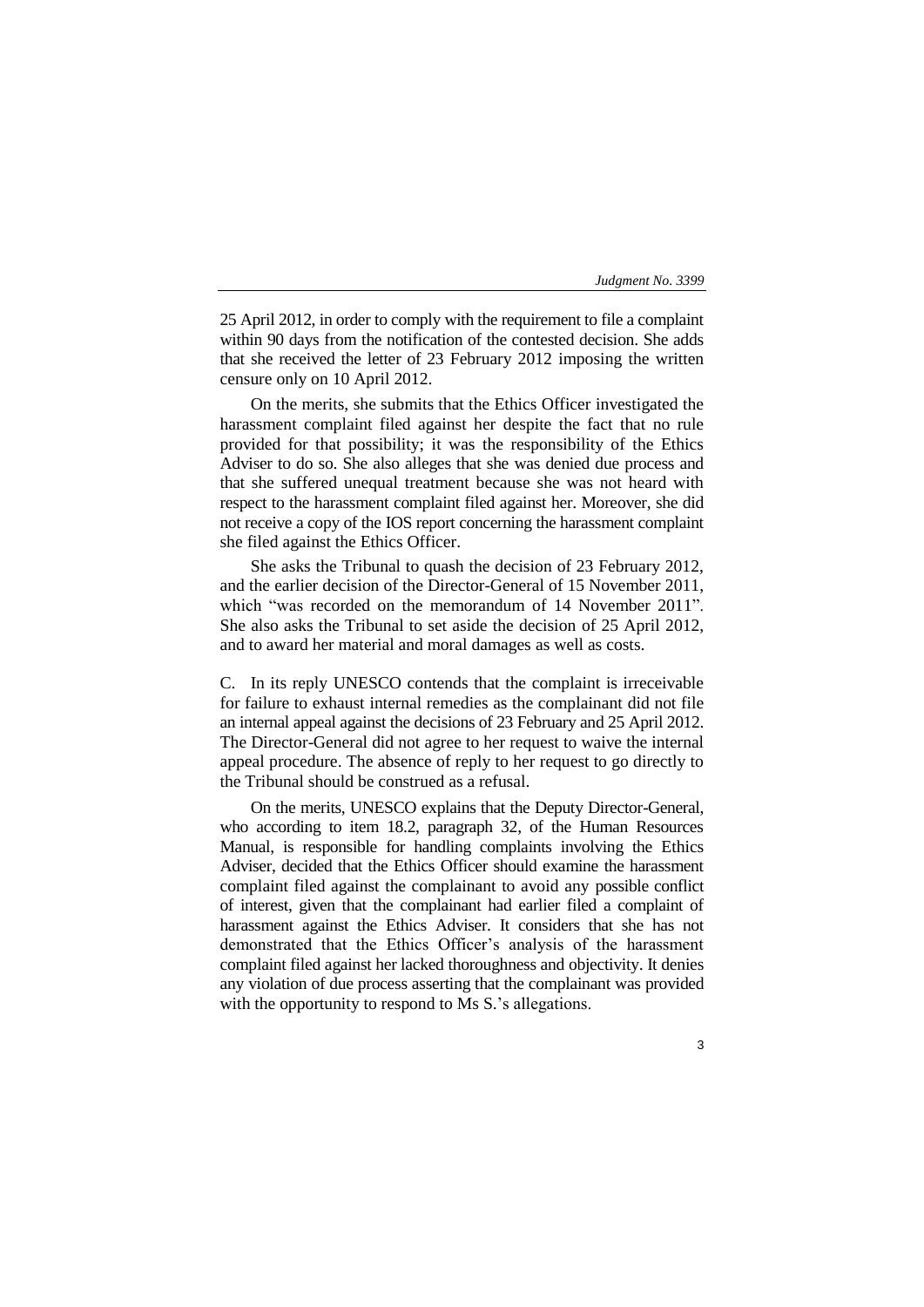It explains that she was not provided with a copy of the IOS report concerning the harassment complaint she filed against the Ethics Officer because she did not ask for it. Lastly, it submits that her claims for material and moral damages, apart from being unsubstantiated, are new claims and should therefore be considered irreceivable.

D. In her rejoinder the complainant alleges bad faith on the part of UNESCO, stressing that she has received no reply to her protest of 21 June 2012, but that her contract was not renewed beyond its expiry date of 9 December 2012.

E. In its surrejoinder UNESCO denies any bad faith. It states that the complainant's contract was not renewed because of her unsatisfactory performance.

# CONSIDERATIONS

1. The Organization raises irreceivability as a threshold issue. In her first claim in her complaint, the complainant asks the Tribunal to quash the memorandum dated 14 November 2011, in which the Ethics Officer, who investigated the harassment complaint that was filed against her in June 2011, recommended the imposition of disciplinary proceedings against her to the Director-General. In the second claim, the complainant seeks to set aside the decision which the Director-General made on 15 November 2011 endorsing the recommendation. The complainant further seeks to set aside the decision of 23 February 2012 by which the Director-General imposed the written censure upon her. In the third claim, the complainant challenges the decision of 25 April 2012 in which the Director-General decided to close the case as there was no *prima facie* evidence of harassment, which warranted further investigation.

2. The complainant's first claim will be dismissed as irreceivable, first, because as provided by Article VII, paragraph 1, of the Tribunal's Statute, the complainant could not validly challenge the decision of the Ethics Officer, contained in the memorandum dated 14 November 2011, as it was not a final decision. The final decision would have been that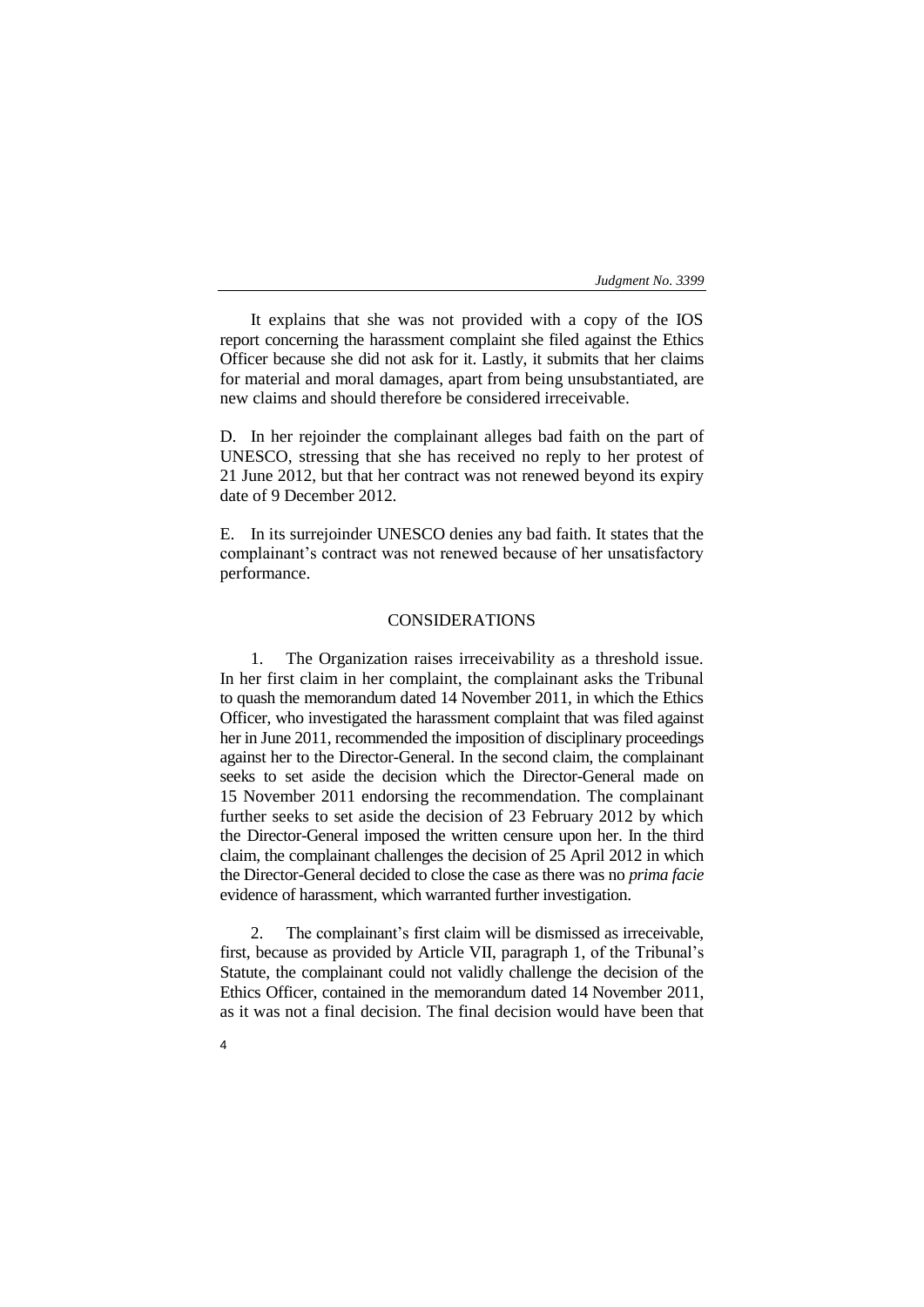of the Director-General taken on the recommendations of the Appeals Board. In the second place, the complainant did not pursue the internal appeal procedure against the Director-General's decision of 15 November 2011 as Article 7 of Annex A to the Staff Regulations and Staff Rules requires. She had accordingly failed to exhaust her internal remedies as Article VII, paragraph 1, of the Tribunal's Statute requires. The matter does not come within any of the exceptions from this rule that the Tribunal's case law recognizes. The complainant did not cure the failure to exhaust her internal remedies by obtaining a waiver from the Director-General to file the challenge directly to the Tribunal pursuant to Staff Rule 111.2(b) (see, for example, Judgment 3190, under 9). The complainant was not entitled to infer the Director-General's waiver from the absence of a reply to her request (see, for example, Judgment 458, under 3).

3. Insofar as the complainant seeks, in her second claim for relief, the quashing of the decision of 23 February 2012 by which the Director-General imposed the written censure upon her, that claim is irreceivable for the same reasons as the first claim is irreceivable.

4. The complainant's third claim challenges a final administrative decision. It is common ground that she received that decision on 25 April 2012, two days after she returned to the office from certified sick leave. Article 7(a) of the Statutes of the Appeals Board requires an internal appeal to be filed within one month of the date of receipt of the decision. The complainant did not do so. It is firm case law that a staff member is not allowed on her or his own initiative to evade the requirement that internal means of redress must be exhausted before a complaint is filed before the Tribunal (see Judgment 3190, under 9, and the case law referred to therein). The third claim is therefore irreceivable.

In the foregoing premises, the complaint as a whole is irreceivable and must be dismissed in its entirety.

# DECISION